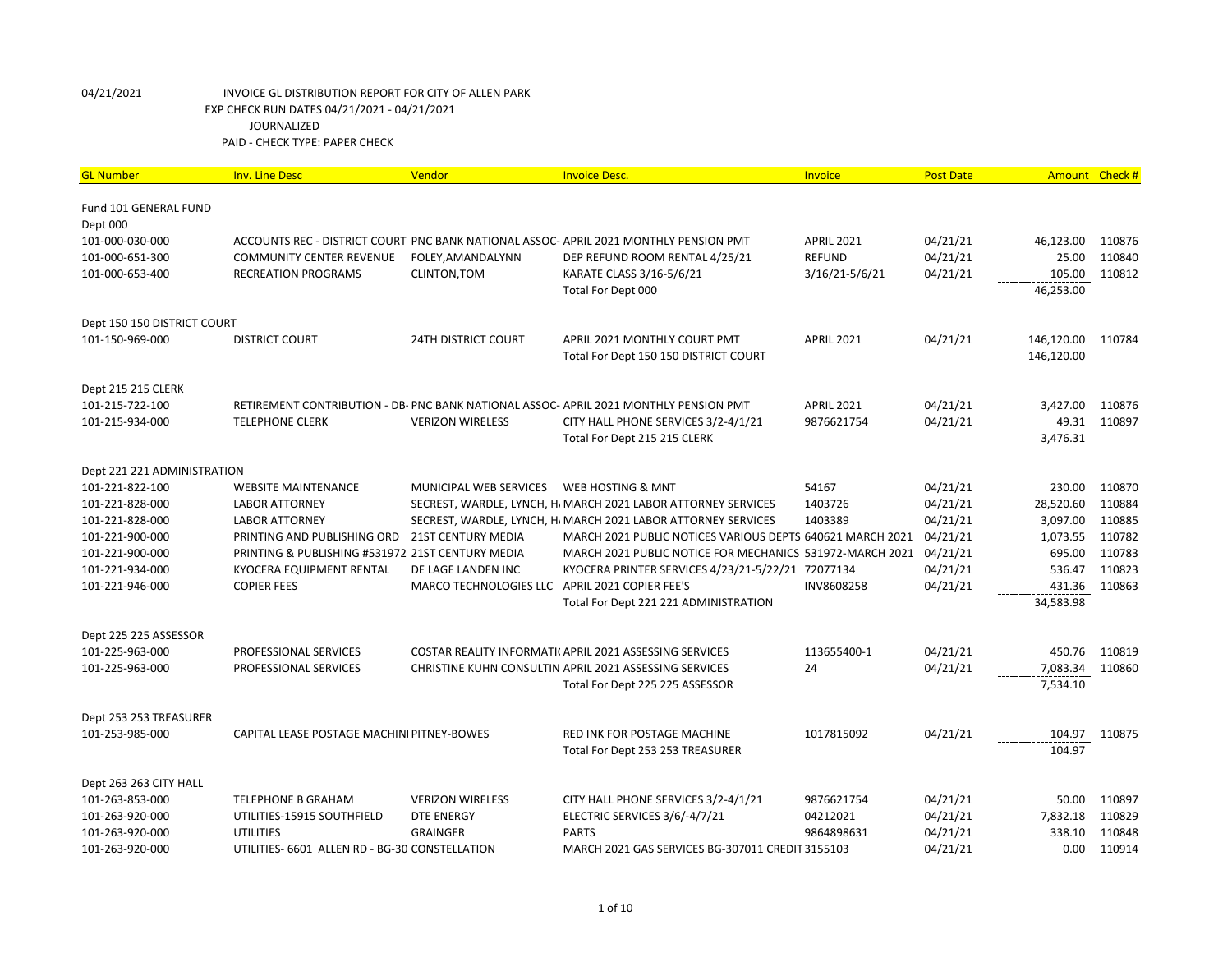| <b>GL Number</b>                                  | <b>Inv. Line Desc</b>                                                       | Vendor                                            | <b>Invoice Desc.</b>                                                                    | Invoice                      | <b>Post Date</b>     | <b>Amount</b>        | Check#           |
|---------------------------------------------------|-----------------------------------------------------------------------------|---------------------------------------------------|-----------------------------------------------------------------------------------------|------------------------------|----------------------|----------------------|------------------|
| 101-263-920-000                                   | UTILITIES - 15915 SOUTHFIELD- BG CONSTELLATION                              |                                                   | MARCH 2021 GAS SERVICES BG-302830                                                       | 3155102                      | 04/21/21             | 306.52               | 110914           |
| 101-263-920-000                                   | UTILITIES 6603 ALLEN RD- BG-3076 CONSTELLATION                              |                                                   | MARCH 2021 GAS SERVICES BG-307646 CREDIT 3155104                                        |                              | 04/21/21             | 0.00                 | 110914           |
| 101-263-931-000                                   | <b>BUILDING MAINTENANCE CITY HAI CINTAS CORPORATION-300</b>                 |                                                   | CITY HALL & POLICE DEPT RUG SERVICES 4/12/ 4081167104                                   |                              | 04/21/21             | 188.92               | 110808           |
| 101-263-931-000                                   | <b>BUILDING MAINTENANCE</b>                                                 |                                                   | EXPERT HEATING & COOLING SERVICE CALL TO REPAIR AC UNIT IN SERVER R(W45816              |                              | 04/21/21             | 268.50               | 110836           |
| 101-263-962-000                                   | <b>MISCELLANEOUS</b>                                                        | <b>GRAINGER</b>                                   | <b>PARTS</b>                                                                            | 9864898649                   | 04/21/21             | 482.89               | 110848           |
| 101-263-962-000                                   | <b>MISCELLANEOUS</b>                                                        | <b>GRAINGER</b>                                   | <b>PARTS</b>                                                                            | 9866380562                   | 04/21/21             | 482.89               | 110848           |
|                                                   |                                                                             |                                                   | Total For Dept 263 263 CITY HALL                                                        |                              |                      | 9,950.00             |                  |
|                                                   |                                                                             |                                                   |                                                                                         |                              |                      |                      |                  |
| Dept 277 CABLE/IT                                 |                                                                             |                                                   |                                                                                         |                              |                      |                      |                  |
| 101-277-934-500                                   |                                                                             |                                                   | IT SERVICES DEDICATED TUESDAY EXPERT TECHNOLOGY SERVIC TUESDAY IT SERVICES 3/28-4/10/21 | 03338                        | 04/21/21             | 1,280.00             | 110837           |
|                                                   |                                                                             |                                                   | Total For Dept 277 CABLE/IT                                                             |                              |                      | 1,280.00             |                  |
|                                                   |                                                                             |                                                   |                                                                                         |                              |                      |                      |                  |
| Dept 305 305 POLICE DEPARTMENT<br>101-305-722-100 |                                                                             |                                                   | RETIREMENT CONTRIBUTION - DB- PNC BANK NATIONAL ASSOC- APRIL 2021 MONTHLY PENSION PMT   | <b>APRIL 2021</b>            | 04/21/21             | 84,391.00            | 110876           |
| 101-305-757-000                                   | <b>OPERATING SUPPLIES</b>                                                   | C.M.P. DISTRIBUTORS, INC.                         | SRMOR VEST FIRE DEPT                                                                    | 67062                        | 04/21/21             | 830.00               | 110813           |
| 101-305-757-000                                   | <b>OPERATING SUPPLIES</b>                                                   | SIRCHIE FINGER PRINT LABS                         | DETECTIVE BUREAU SUPPLIES                                                               | 0489706-IN                   | 04/21/21             | 254.02               | 110888           |
| 101-305-761-000                                   | PRISONER BOARD                                                              | STATE OF MICHIGAN                                 | SEX OFFENDER REGISTRATION FEE                                                           | 551-575754                   | 04/21/21             | 120.00               | 110796           |
| 101-305-761-000                                   | PRISONER BOARD                                                              | <b>STATE OF MICHIGAN</b>                          | SEX OFFENDER REGISTRATION FEE                                                           | 551-576873                   | 04/21/21             | 30.00                | 110797           |
| 101-305-761-000                                   | PRISONER BOARD                                                              | <b>STATE OF MICHIGAN</b>                          | LIVE SCAN SERVICES                                                                      | 551-577110                   | 04/21/21             | 43.25                | 110798           |
| 101-305-761-000                                   | PRISONER BOARD                                                              | <b>STATE OF MICHIGAN</b>                          | SEX OFFENDER REGISTRATIONS                                                              | 551-574049                   | 04/21/21             | 90.00                | 110799           |
| 101-305-761-000                                   | PRISONER BOARD 44434                                                        | ONE HOUR MARTININZING                             | <b>CLEANING SERVICES ON PRISONER BLANKETS</b>                                           | <b>APRIL 2021</b>            | 04/21/21             | 148.00               | 110872           |
| 101-305-761-000                                   | PRISONER BOARD                                                              | WAYNE COUNTY - ACCTS. REC10/20 PRISONER HOUSING   |                                                                                         | 306380                       | 04/21/21             | 1,785.00             | 110907           |
| 101-305-801-000                                   | ANIMAL CONTROL                                                              | <b>CITY OF WYANDOTTE</b>                          | DOWNRIVER ANIMAL CONTROL SERVICES 1/1/1/21-3/31/21                                      |                              | 04/21/21             | 13,231.38            | 110809           |
| 101-305-805-000                                   | <b>VEHICLE TOWING</b>                                                       | <b>CITY TOWING</b>                                | AUCTION HELP FOR 4/7/21                                                                 | AUCTION 4/7/21               | 04/21/21             | 200.00               | 110810           |
| 101-305-805-000                                   | <b>VEHICLE TOWING</b>                                                       | <b>CITY TOWING</b>                                | 56 VEHICLES TOWED, 15 PERSONAL 3/15-3/31/: 3/15-3/31/21                                 |                              | 04/21/21             | 9,955.00             | 110810           |
| 101-305-805-000                                   | <b>VEHICLE TOWING</b>                                                       | <b>CITY TOWING</b>                                | 42 VEHICLES,5 PERSONAL TOWING 4/1/21-4/1! 4/1/21-4/15/21                                |                              | 04/21/21             | 6,885.00             | 110810           |
|                                                   |                                                                             |                                                   | DOWNRIVER DISPATCHING 1/1/21-3/31/21                                                    |                              | 04/21/21             | 45,870.49            | 110809           |
| 101-305-807-000<br>101-305-853-000                | <b>CENTRAL DISPATCH</b><br><b>TELEPHONE</b>                                 | <b>CITY OF WYANDOTTE</b>                          | AMERICAN MESSAGING LLC CHAPLAIN PAGER 4/15-5/14/21                                      | 1/1/21-3/31/21<br>Z1319539VD | 04/21/21             | 16.57                | 110790           |
| 101-305-853-000                                   | <b>TELEPHONE</b>                                                            |                                                   | AMERICAN MESSAGING LLC CHAPLAIN PAGER 2/15-3/14/21                                      | Z1319539VB                   | 04/21/21             | 16.55                | 110790           |
|                                                   | <b>TELEPHONE</b>                                                            |                                                   |                                                                                         |                              |                      |                      |                  |
| 101-305-853-000<br>101-305-931-000                | <b>BUILDING MAINTENANCE</b>                                                 | <b>VERIZON WIRELESS</b><br>THE CASPER CORPORATION | POLICE PHONE SERVICES 3/11-4/10/21<br>PERSONAL DUTY LOCKERS POLICE DEPT                 | 9877423365<br>14775-1-1C     | 04/21/21             | 853.29               | 110901<br>110892 |
|                                                   |                                                                             | THE CASPER CORPORATION                            | PERSONAL DUTY LOCKERS POLICE WOMANS DI 14775-1-1B                                       |                              | 04/21/21             | 3,420.59<br>3,420.59 | 110892           |
| 101-305-931-000                                   | <b>BUILDING MAINTENANCE</b>                                                 |                                                   |                                                                                         | 03227                        | 04/21/21<br>04/21/21 | 1,800.00             | 110837           |
| 101-305-934-500                                   | <b>COMPUTER BREAK-FIX</b>                                                   |                                                   | EXPERT TECHNOLOGY SERVIC COMPUTER SERVICES POLICE DEPT                                  |                              |                      | 1,620.00             | 110837           |
| 101-305-934-500                                   | <b>COMPUTER BREAK-FIX</b><br>COMPUTER SOFTWARE MAINTEN/THOMSON REUTERS-WEST |                                                   | EXPERT TECHNOLOGY SERVIC COMPUTER SERVICES POLICE DEPT<br>MARCH 2021 WEST INFO CHGS     | 03343<br>844082069           | 04/21/21<br>04/21/21 | 212.36               | 110894           |
| 101-305-935-000                                   |                                                                             |                                                   |                                                                                         |                              |                      |                      |                  |
| 101-305-939-000                                   | <b>VEHICLE MAINTENANCE</b>                                                  |                                                   | BAKER'S GAS & WELDING SUI MARCH 2021 CYLINDER SERVICES                                  | 09247360                     | 04/21/21             | 27.57                | 110795           |
| 101-305-939-000                                   | <b>VEHICLE MAINTENANCE</b>                                                  | CLASSIC AUTO WASH INC.                            | MARCH 2021 CAR WASHING SERVICES                                                         | 1994                         | 04/21/21             | 347.10               | 110811           |
| 101-305-939-000                                   | <b>VEHICLE MAINTENANCE</b>                                                  | <b>GLENDALE AUTO VALUE</b>                        | PARTS FOR 2009 FORD PICKUP                                                              | 359-212027                   | 04/21/21             | 69.48                | 110845           |
| 101-305-939-000                                   | <b>VEHICLE MAINTENANCE</b>                                                  | <b>GLENDALE AUTO VALUE</b>                        | <b>PARTS</b>                                                                            | 359-212801                   | 04/21/21             | 142.32               | 110845           |
| 101-305-939-000                                   | <b>VEHICLE MAINTENANCE</b>                                                  | <b>GLENDALE AUTO VALUE</b>                        | PARTS FOR 2020 POLICE VEHICLE                                                           | 359-212908                   | 04/21/21             | 583.35               | 110845           |
| 101-305-939-000                                   | <b>VEHICLE MAINTENANCE</b>                                                  | <b>GLENDALE AUTO VALUE</b>                        | <b>PARTS</b>                                                                            | 359-212242                   | 04/21/21             | 21.99                | 110845           |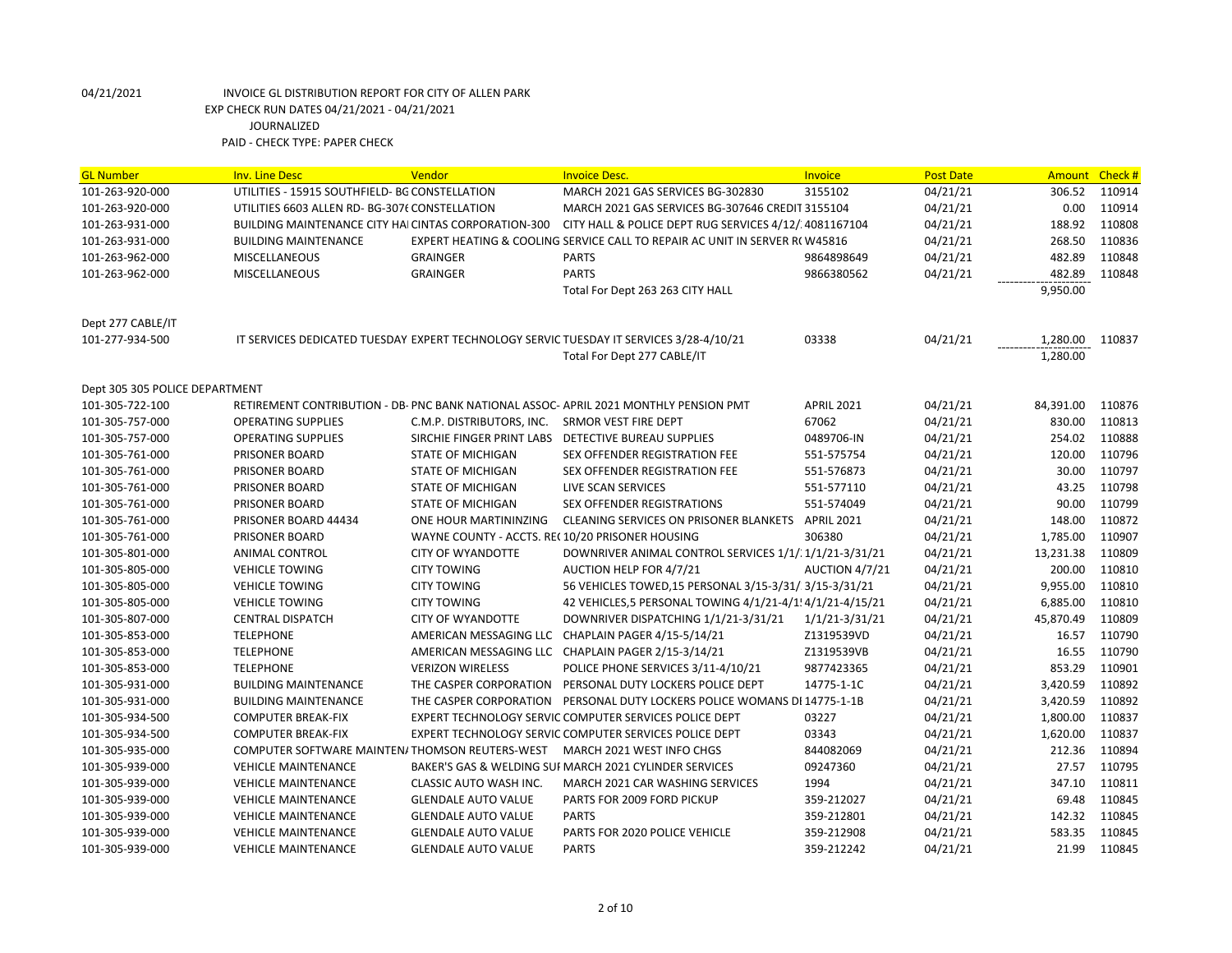| <b>GL Number</b>                          | <b>Inv. Line Desc</b>                          | Vendor                                     | <b>Invoice Desc.</b>                                                                  | <b>Invoice</b>    | <b>Post Date</b> |            | Amount Check # |
|-------------------------------------------|------------------------------------------------|--------------------------------------------|---------------------------------------------------------------------------------------|-------------------|------------------|------------|----------------|
| 101-305-939-000                           | <b>VEHICLE MAINTENANCE</b>                     | <b>GLENDALE AUTO VALUE</b>                 | <b>PARTS</b>                                                                          | 359-212044        | 04/21/21         | 129.47     | 110845         |
| 101-305-939-000                           | <b>VEHICLE MAINTENANCE</b>                     | <b>VILLAGE FORD</b>                        | <b>PARTS</b>                                                                          | 522689            | 04/21/21         | 613.18     | 110904         |
|                                           |                                                |                                            | Total For Dept 305 305 POLICE DEPARTMENT                                              |                   |                  | 177,127.55 |                |
| Dept 340 340 FIRE DEPARTMENT              |                                                |                                            |                                                                                       |                   |                  |            |                |
| 101-340-722-100                           |                                                |                                            | RETIREMENT CONTRIBUTION - DB PNC BANK NATIONAL ASSOC-APRIL 2021 MONTHLY PENSION PMT   | <b>APRIL 2021</b> | 04/21/21         | 56,260.00  | 110876         |
| 101-340-757-000                           | <b>OPERATING SUPPLIES</b>                      | LOWE'S                                     | <b>MARCH 2021 PURCHASES</b>                                                           | <b>MARCH 2021</b> | 04/21/21         | 45.36      | 110862         |
| 101-340-757-500                           | <b>RESCUE SUPPLIES</b>                         |                                            | BAKER'S GAS & WELDING SUI MARCH 2021 FIRE CYLINDER RENTAL                             | 09247250          | 04/21/21         | 106.93     | 110795         |
| 101-340-757-500                           | <b>RESCUE SUPPLIES</b>                         |                                            | BAKER'S GAS & WELDING SUF DEC 2020 CYLINDER SERVICES FIRE DEPT                        | 09241388          | 04/21/21         | 106.93     | 110795         |
| 101-340-835-000                           | <b>PHYSICALS</b>                               |                                            | PSYBUS PSYCHOLOGICAL CONNEW HIRE EVALUATION FIRE DEPT                                 | 18831             | 04/21/21         | 585.00     | 110917         |
| 101-340-853-000                           | TELEPHONE-FIRE CHIEF FAX & BAC AT & T          |                                            | FIRE CHIEF FAX & BACKUP LINE 3/11-4/10/21                                             | 913928637704M     | 04/21/21         | 471.85     | 110793         |
| 101-340-853-000                           | TELEPHONE FD ON CALL                           | <b>VERIZON WIRELESS</b>                    | CITY HALL PHONE SERVICES 3/2-4/1/21                                                   | 9876621754        | 04/21/21         | 146.12     | 110897         |
| 101-340-853-000                           | <b>TELEPHONE</b>                               | <b>VERIZON WIRELESS</b>                    | FIRE DEPT SERVICES 3/11-4/10/21                                                       | 9877340442        | 04/21/21         | 68.28      | 110903         |
| 101-340-920-000                           | UTILITIES- 6730 ROOSEVELT                      | <b>DTE ENERGY</b>                          | ELECTRIC SERVICES 3/6/-4/7/21                                                         | 04212021          | 04/21/21         | 1,483.73   | 110829         |
| 101-340-920-000                           | UTILITIES- 6730 ROOSEVELT - BG-2 CONSTELLATION |                                            | MARCH 2021 GAS SERVICES BG-218249                                                     | 3155113           | 04/21/21         | 1,196.04   | 110914         |
| 101-340-920-000                           | UTILITIES- 6730 ROOSEVELT- BG-2: CONSTELLATION |                                            | MARCH 2021 GAS SERVICES BG-212667                                                     | 3155115           | 04/21/21         | 752.58     | 110914         |
| 101-340-931-000                           | <b>BUILDING MAINTENANCE</b>                    | FIRE SYSTEMS OF MICHIGAN, BLDG MNT         |                                                                                       | INV-1809976       | 04/21/21         | 189.50     | 110838         |
| 101-340-931-000                           | <b>BUILDING MAINTENANCE</b>                    | LOWE'S                                     | MARCH 2021 PURCHASES                                                                  | <b>MARCH 2021</b> | 04/21/21         | 37.26      | 110862         |
| 101-340-934-000                           | <b>EQUIPMENT MAINTENANCE</b>                   | HERKIMER RADIO SERVICE                     | <b>EQUIPMENT MNT</b>                                                                  | 25620             | 04/21/21         | 1,610.00   | 110852         |
| 101-340-934-500                           | <b>COMPUTER BREAK-FIX</b>                      | CDW GOVERNMENT, LLC                        | <b>WEBCAM FIRE DEPT</b>                                                               | B398835           | 04/21/21         | 125.46     | 110805         |
| 101-340-934-500                           | <b>COMPUTER BREAK-FIX</b>                      |                                            | EXPERT TECHNOLOGY SERVIC COMPUTER SERVICES FIRE DEPT                                  | 03341             | 04/21/21         | 225.00     | 110837         |
| 101-340-939-000                           | <b>VEHICLE MAINTENANCE</b>                     |                                            | BAKER'S GAS & WELDING SUI MARCH 2021 CYLINDER SERVICES                                | 09247360          | 04/21/21         | 27.57      | 110795         |
| 101-340-939-000                           | <b>VEHICLE MAINTENANCE</b>                     | FLEETPRIDE, INC.                           | <b>PARTS</b>                                                                          | 72143101          | 04/21/21         | 27.31      | 110839         |
| 101-340-939-000                           | <b>VEHICLE MAINTENANCE</b>                     | <b>GLENDALE AUTO VALUE</b>                 | <b>PARTS</b>                                                                          | 359-212344        | 04/21/21         | 73.04      | 110845         |
| 101-340-939-000                           | <b>VEHICLE MAINTENANCE</b>                     | <b>GLENDALE AUTO VALUE</b>                 | <b>PARTS</b>                                                                          | 359-212343        | 04/21/21         | 148.01     | 110845         |
| 101-340-939-000                           | <b>VEHICLE MAINTENANCE</b>                     | WILLIAM F. SELL & SON                      | <b>PARTS</b>                                                                          | 411278            | 04/21/21         | 90.22      | 110886         |
| 101-340-939-000                           | <b>VEHICLE MAINTENANCE</b>                     | <b>VILLAGE FORD</b>                        | <b>PARTS</b>                                                                          | 519242            | 04/21/21         | 136.85     | 110904         |
| 101-340-939-000                           | <b>VEHICLE MAINTENANCE</b>                     | <b>VILLAGE FORD</b>                        | <b>PARTS</b>                                                                          | 522258            | 04/21/21         | 155.46     | 110904         |
| 101-340-960-000                           | <b>EDUCATION &amp; TRAINING</b>                |                                            | ACROSS THE STREET PROD IN EDUCATION & TRAINING FOR FIRE DEPT                          | <b>INV07574</b>   | 04/21/21         | 385.00     | 110787         |
|                                           |                                                |                                            | Total For Dept 340 340 FIRE DEPARTMENT                                                |                   |                  | 64,453.50  |                |
| Dept 445 445 DEPARTMENT OF PUBLIC SERVICE |                                                |                                            |                                                                                       |                   |                  |            |                |
| 101-445-722-100                           |                                                |                                            | RETIREMENT CONTRIBUTION - DB- PNC BANK NATIONAL ASSOC- APRIL 2021 MONTHLY PENSION PMT | <b>APRIL 2021</b> | 04/21/21         | 14,000.00  | 110876         |
| 101-445-751-000                           | <b>GASOLINE</b>                                | <b>CORRIGAN OIL CO</b>                     | <b>SUPPLIES</b>                                                                       | 7237615-IN        | 04/21/21         | 7,120.88   | 110818         |
| 101-445-751-000                           | <b>GASOLINE</b>                                | RKA PETROLEUM                              | <b>FUEL</b>                                                                           | 0239688           | 04/21/21         | 11,210.97  | 110880         |
| 101-445-757-000                           | <b>OPERATING SUPPLIES</b>                      | D & L GARDEN CENTER, INC. SUPPLIES FOR DPS |                                                                                       | 14600             | 04/21/21         | 995.11     | 110822         |
| 101-445-757-000                           | <b>OPERATING SUPPLIES</b>                      | D & L GARDEN CENTER, INC. SUPPLIES         |                                                                                       | 14525             | 04/21/21         | 69.99      | 110822         |
| 101-445-757-000                           | <b>OPERATING SUPPLIES</b>                      | D & L GARDEN CENTER, INC. SUPPLIES         |                                                                                       | 14752             | 04/21/21         | 39.99      | 110822         |
| 101-445-757-000                           | <b>OPERATING SUPPLIES</b>                      | D & L GARDEN CENTER, INC. SUPPLIES         |                                                                                       | 14453             | 04/21/21         | 35.88      | 110822         |
| 101-445-757-000                           | <b>OPERATING SUPPLIES</b>                      | <b>GLENDALE AUTO VALUE</b>                 | <b>PARTS</b>                                                                          | 359-207148        | 04/21/21         | 1,956.99   | 110845         |
| 101-445-757-000                           | <b>OPERATING SUPPLIES</b>                      | LOWE'S                                     | MARCH 2021 PURCHASES                                                                  | <b>MARCH 2021</b> | 04/21/21         | 90.28      | 110862         |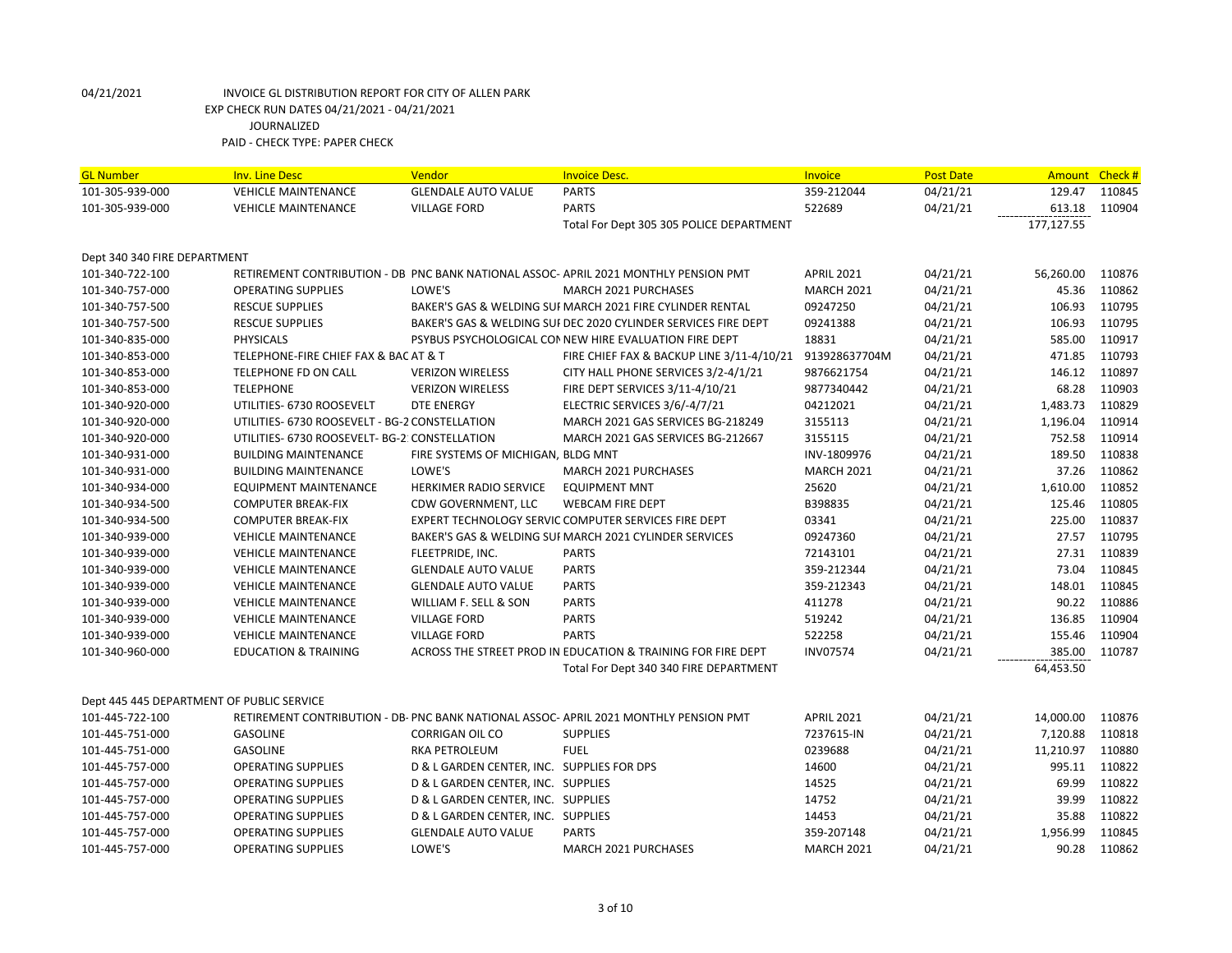| <b>GL Number</b>              | <b>Inv. Line Desc</b>                                               | Vendor                           | <b>Invoice Desc.</b>                                                  | <b>Invoice</b>    | <b>Post Date</b> | Amount     | Check # |
|-------------------------------|---------------------------------------------------------------------|----------------------------------|-----------------------------------------------------------------------|-------------------|------------------|------------|---------|
| 101-445-853-000               | TELEPHONE R SHIPMAN                                                 | <b>VERIZON WIRELESS</b>          | CITY HALL PHONE SERVICES 3/2-4/1/21                                   | 9876621754        | 04/21/21         | 49.54      | 110897  |
| 101-445-920-000               | UTILITIES- 6450 ALLEN RD                                            | <b>DTE ENERGY</b>                | ELECTRIC SERVICES 3/6/-4/7/21                                         | 04212021          | 04/21/21         | 716.33     | 110829  |
| 101-445-926-000               | UTILITES 16430 ECORSE                                               | DTE ENERGY                       | ELECTRIC SERVICES 3/6/-4/7/21                                         | 04212021          | 04/21/21         | 146.75     | 110829  |
| 101-445-926-000               | STREET LIGHTING- 15501 PHILOMI DTE ENERGY                           |                                  | STREETLIGHTS 3/5-4/7/21                                               | 04212021          | 04/21/21         | 28,926.16  | 110832  |
| 101-445-939-000               | <b>VEHICLE MAINTENANCE</b>                                          |                                  | BAKER'S GAS & WELDING SUI MARCH 2021 CYLINDER SERVICES                | 09247360          | 04/21/21         | 27.57      | 110795  |
| 101-445-939-000               | <b>VEHICLE MAINTENANCE</b>                                          | JACK DOHENY COMPANIES            | REPAIRS ON FRONT DRIVE MOTOR                                          | 122590            | 04/21/21         | 2,596.00   | 110828  |
| 101-445-939-000               | <b>VEHICLE MAINTENANCE</b>                                          | JACK DOHENY COMPANIES            | REPAIRS ON LEFT MOTOR DRIVE                                           | 122593            | 04/21/21         | 3,746.81   | 110828  |
| 101-445-939-000               | <b>VEHICLE MAINTENANCE</b>                                          | <b>GLENDALE AUTO VALUE</b>       | <b>PARTS</b>                                                          | 359-411892        | 04/21/21         | 6.90       | 110845  |
| 101-445-939-000               | <b>VEHICLE MAINTENANCE</b>                                          | <b>GLENDALE AUTO VALUE</b>       | <b>CREDIT RET PRODUCTS</b>                                            | CM359-212811      | 04/21/21         | (1,029.95) | 110845  |
| 101-445-939-000               | <b>VEHICLE MAINTENANCE</b>                                          | <b>GLENDALE AUTO VALUE</b>       | <b>PARTS</b>                                                          | 359-212807        | 04/21/21         | 1,938.95   | 110845  |
| 101-445-939-000               | <b>VEHICLE MAINTENANCE</b>                                          | <b>GLENDALE AUTO VALUE</b>       | <b>PARTS</b>                                                          | 359-212485        | 04/21/21         | 161.77     | 110845  |
| 101-445-939-000               | <b>VEHICLE MAINTENANCE</b>                                          | LOWE'S                           | <b>MARCH 2021 PURCHASES</b>                                           | <b>MARCH 2021</b> | 04/21/21         | 54.15      | 110862  |
| 101-445-939-000               | <b>VEHICLE MAINTENANCE</b>                                          | <b>MICHIGAN CAT</b>              | <b>PARTS</b>                                                          | PD12053056        | 04/21/21         | 190.02     | 110866  |
| 101-445-939-000               | <b>VEHICLE MAINTENANCE</b>                                          | <b>MICHIGAN CAT</b>              | <b>PARTS</b>                                                          | PD12043315        | 04/21/21         | 362.25     | 110866  |
| 101-445-939-000               | <b>VEHICLE MAINTENANCE</b>                                          | WILLIAM F. SELL & SON            | <b>PARTS</b>                                                          | 410076            | 04/21/21         | 28.47      | 110886  |
|                               |                                                                     |                                  | Total For Dept 445 445 DEPARTMENT OF PUBLIC SERVICE                   |                   |                  | 73,441.81  |         |
|                               |                                                                     |                                  |                                                                       |                   |                  |            |         |
| Dept 707 707 PARKS & REC      |                                                                     |                                  |                                                                       |                   |                  |            |         |
| 101-707-783-000               | <b>PARK SUPPLIES</b>                                                | LOWE'S                           | <b>MARCH 2021 PURCHASES</b>                                           | <b>MARCH 2021</b> | 04/21/21         | 243.78     | 110862  |
| 101-707-784-000               | CRADLE PT HUMPTY DUMPTY PK VERIZON WIRELESS                         |                                  | CITY HALL PHONE SERVICES 3/2-4/1/21                                   | 9876621754        | 04/21/21         | 120.08     | 110897  |
| 101-707-920-000               | <b>UTILITIES</b>                                                    | <b>ALLEN PARK WATER</b>          | WATER SERVICES P&R 12/1-3/1/21                                        | 170-RO066-15 A21  | 04/21/21         | 15.75      | 110791  |
| 101-707-920-000               | UTILITIES 6295 WINONA                                               | <b>DTE ENERGY</b>                | ELECTRIC SERVICES 3/6/-4/7/21                                         | 04212021          | 04/21/21         | 546.22     | 110829  |
| 101-707-920-000               | UTILITIES- 4320 LAURENCE- BG-21 CONSTELLATION                       |                                  | MARCH 2021 GAS SERVICES BG-218155                                     | 3155122           | 04/21/21         | 37.74      | 110914  |
| 101-707-920-000               | UTILITIES-6615 ROOSEVELT- BG-21 CONSTELLATION                       |                                  | MARCH 2021 GAS SERVICES BG-218248                                     | 3155112           | 04/21/21         | 406.03     | 110914  |
| 101-707-925-800               | <b>SMART TRANS 4</b>                                                | <b>VERIZON WIRELESS</b>          | CITY HALL PHONE SERVICES 3/2-4/1/21                                   | 9876621754        | 04/21/21         | 342.50     | 110897  |
| 101-707-931-000               | <b>BUILDING MAINTENANCE</b>                                         |                                  | GANDOL DOORS AND HARDW REPAIR ON ALUM GLASS DOOR P&R                  | 2203207           | 04/21/21         | 375.00     | 110843  |
| 101-707-935-000               | COMPUTER SOFTWARE MAINTEN/ EXPERT TECHNOLOGY SERVIC IT SERVICES P&R |                                  |                                                                       | 03342             | 04/21/21         | 135.00     | 110837  |
| 101-707-939-000               | <b>VEHICLE MAINTENANCE</b>                                          |                                  | BAKER'S GAS & WELDING SUI MARCH 2021 CYLINDER SERVICES                | 09247360          | 04/21/21         | 27.57      | 110795  |
| 101-707-939-000               | <b>VEHICLE MAINTENANCE</b>                                          | CLASSIC AUTO WASH INC.           | MARCH 2021 CAR WASHING SERVICES                                       | 1994              | 04/21/21         | 7.80       | 110811  |
| 101-707-939-000               | <b>VEHICLE MAINTENANCE</b>                                          | TRUCK & TRAILER SPECIALTIE PARTS |                                                                       | HSO009010         | 04/21/21         | 554.37     | 110895  |
|                               |                                                                     |                                  | Total For Dept 707 707 PARKS & REC                                    |                   |                  | 2,811.84   |         |
|                               |                                                                     |                                  |                                                                       |                   |                  |            |         |
| Dept 751 751 COMMUNITY CENTER |                                                                     |                                  |                                                                       |                   |                  |            |         |
| 101-751-757-000               | <b>OPERATING SUPPLIES</b>                                           | <b>GORDON FOOD SERV.</b>         | <b>SUPPLIES P&amp;R</b>                                               | 846157503         | 04/21/21         | 47.97      | 110847  |
| 101-751-816-000               | PROF. SERV. - OTHER                                                 |                                  | JERRY COHEN ELITE LAB INC APRIL 2021 COLLING WATER TREATMENT P&R 8148 |                   | 04/21/21         | 200.00     | 110855  |
| 101-751-920-000               | <b>UTILITIES</b>                                                    | <b>ALLEN PARK WATER</b>          | WATER SERVICES FOR COMM CTR 2/1-3/1/21  401-WH158-00 APR21  04/21/21  |                   |                  | 1,149.76   | 110791  |
| 101-751-920-000               | UTILITIES COMM CENTER                                               | DTE ENERGY                       | STREETLIGHTS 3/5-4/7/21                                               | 04212021          | 04/21/21         | 23,036.53  | 110832  |
| 101-751-920-000               | UTILITIES-15800 WHITE STREET- B CONSTELLATION                       |                                  | MARCH 2021 GAS BILL SERVICES BG-212668 CR 3155109                     |                   | 04/21/21         | 0.00       | 110914  |
| 101-751-931-000               | <b>BUILDING MAINTENANCE</b>                                         | <b>ORKIN</b>                     | APRIL 2021 COMM CTR PEST CONTROL                                      | 210991669         | 04/21/21         | 83.00      | 110873  |
| 101-751-934-000               | <b>EQUIPMENT MAINTENANCE</b>                                        | <b>HADDIX ELECTRIC</b>           | LABOR & MATERIAL INSTALL CONNECTIONS TO 10361                         |                   | 04/21/21         | 720.00     | 110850  |
| 101-751-934-000               | <b>EQUIPMENT MAINTENANCE</b>                                        | <b>HAYES PRECISION INC</b>       | ZAMBONI KNIFE SHARPEN                                                 | 11707             | 04/21/21         | 51.00      | 110851  |
|                               |                                                                     |                                  |                                                                       |                   |                  |            |         |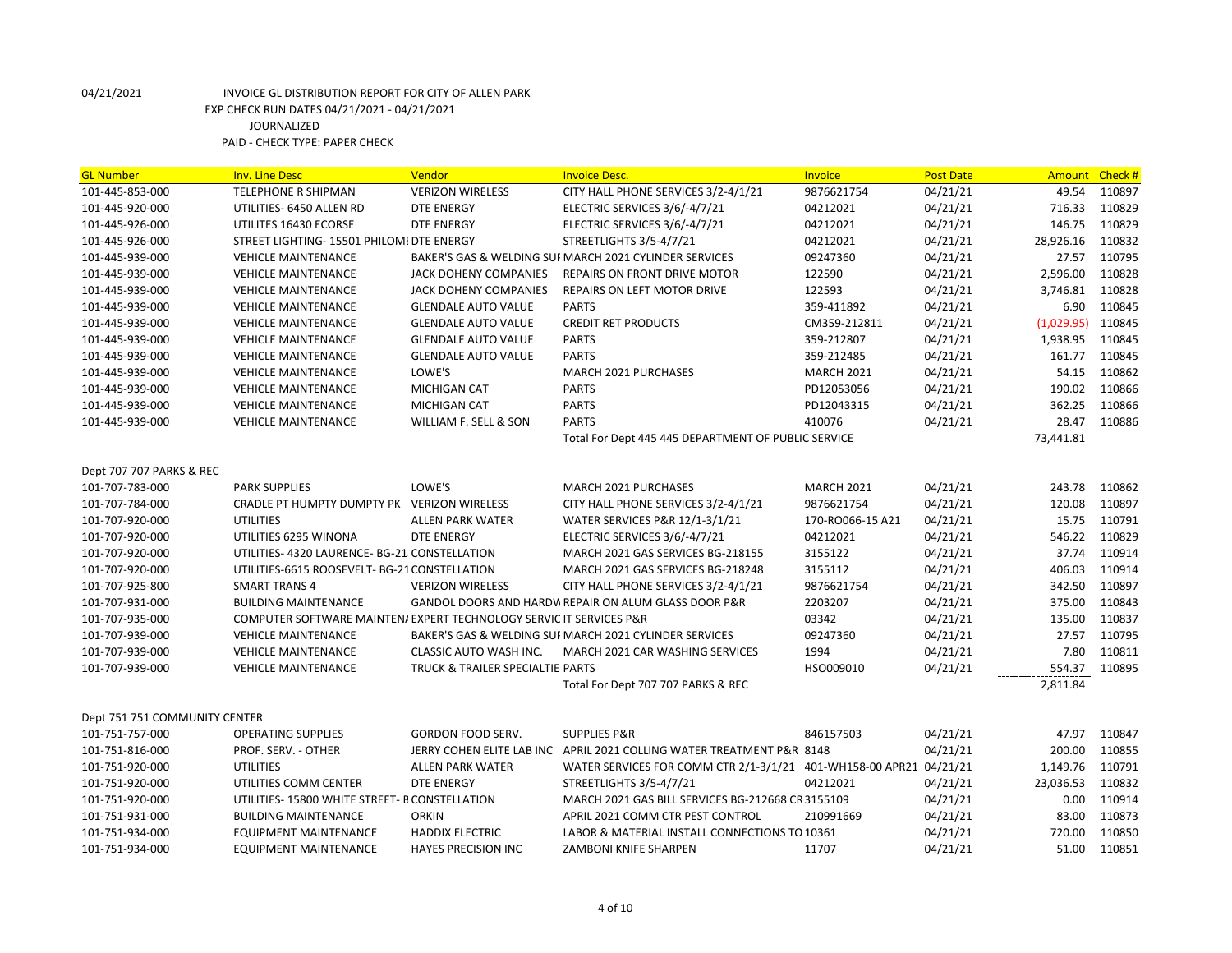| <b>GL Number</b>                       | <b>Inv. Line Desc</b>                                                              | Vendor                                            | <b>Invoice Desc.</b>                                                                                     | <b>Invoice</b>    | <b>Post Date</b> | <b>Amount</b>    | Check#           |
|----------------------------------------|------------------------------------------------------------------------------------|---------------------------------------------------|----------------------------------------------------------------------------------------------------------|-------------------|------------------|------------------|------------------|
| 101-751-934-000                        | <b>EQUIPMENT MAINTENANCE</b>                                                       | <b>RONALD T HOFFMAN</b>                           | <b>ICE MACHINE REPAIR</b>                                                                                | 8130              | 04/21/21         | 869.00           | 110881           |
|                                        |                                                                                    |                                                   | Total For Dept 751 751 COMMUNITY CENTER                                                                  |                   |                  | 26,157.26        |                  |
|                                        |                                                                                    |                                                   |                                                                                                          |                   |                  |                  |                  |
| Dept 803 HISTORICAL<br>101-803-920-000 | UTILITIES HISTORICAL                                                               | <b>DTE ENERGY</b>                                 | ELECTRIC SERVICES 3/6/-4/7/21                                                                            | 04212021          | 04/21/21         | 101.39           | 110829           |
| 101-803-920-000                        | UTILITIES-15504 ENGLEWOOD- BC CONSTELLATION                                        |                                                   | MARCH 2021 GAS SERVICES BG-218253                                                                        | 3155121           | 04/21/21         |                  | 153.25 110914    |
|                                        |                                                                                    |                                                   | Total For Dept 803 HISTORICAL                                                                            |                   |                  | 254.64           |                  |
|                                        |                                                                                    |                                                   |                                                                                                          |                   |                  |                  |                  |
| Dept 864 864 RETIREE/ACTIVE HEALTHCARE |                                                                                    |                                                   |                                                                                                          |                   |                  |                  |                  |
| 101-864-722-100                        |                                                                                    |                                                   | RETIREMENT CONTRIBUTION - GF PNC BANK NATIONAL ASSOC-APRIL 2021 MONTHLY PENSION PMT                      | <b>APRIL 2021</b> | 04/21/21         | 6,834.00         | 110876           |
|                                        |                                                                                    |                                                   | Total For Dept 864 864 RETIREE/ACTIVE HEALTHCARE                                                         |                   |                  | 6,834.00         |                  |
|                                        |                                                                                    |                                                   |                                                                                                          |                   |                  |                  |                  |
|                                        |                                                                                    |                                                   | Total For Fund 101 GENERAL FUND                                                                          |                   |                  | 600,382.96       |                  |
| Fund 202 MAJOR STREET FUND             |                                                                                    |                                                   |                                                                                                          |                   |                  |                  |                  |
| Dept 475 475 TRAFFIC SERVICES          |                                                                                    |                                                   |                                                                                                          |                   |                  |                  |                  |
| 202-475-703-050                        |                                                                                    |                                                   | INTERFUND LABOR/EQUIP - TRAFF WAYNE COUNTY - ACCTS. RE(TRAFFIC SIGNAL ENERGY 2/21 VARIOUS STREET 1010497 |                   | 04/21/21         | 216.98           | 110906           |
| 202-475-703-050                        | INTERFUND LABOR/EQUIP - TRAFF WAYNE COUNTY - ACCTS. REI TRAFFIC SIGNAL MAINT 03/21 |                                                   |                                                                                                          | 306406            | 04/21/21         | 814.86           | 110908           |
|                                        |                                                                                    |                                                   | Total For Dept 475 475 TRAFFIC SERVICES                                                                  |                   |                  | 1,031.84         |                  |
|                                        |                                                                                    |                                                   |                                                                                                          |                   |                  |                  |                  |
| Dept 479 PRESERVATION - STREETS        |                                                                                    |                                                   |                                                                                                          |                   |                  |                  |                  |
| 202-479-757-000                        | <b>OPERATING SUPPLIES</b>                                                          | AJAX MATERIALS CORP.                              | UPM COLD MIX DPS                                                                                         | 257638            | 04/21/21         | 738.30           | 110789           |
| 202-479-820-000                        | <b>ENGINEERING</b>                                                                 | <b>BUCCILLI GROUP, LLC</b>                        | INSPECTION SERVICES MAJOR STS 2/8-2/12/21 4374                                                           |                   | 04/21/21         | 1,350.00         | 110802           |
| 202-479-820-000                        | <b>ENGINEERING</b>                                                                 | <b>BUCCILLI GROUP, LLC</b>                        | INSEPCTION SERVICES MAJOR STS 3/29-4/2/21 4429                                                           |                   | 04/21/21         | 1,944.00         | 110802           |
| 202-479-820-000                        | <b>ENGINEERING</b>                                                                 | <b>BUCCILLI GROUP, LLC</b>                        | INSPECTION SERVICES 3/29/21 MAJOR RDS                                                                    | 4430              | 04/21/21         | 162.00           | 110802           |
| 202-479-820-000                        | <b>ENGINEERING</b>                                                                 | <b>BUCCILLI GROUP, LLC</b>                        | INSPECTION SERVICES MAJOR STS 3/22-3/26/2 4419                                                           |                   | 04/21/21         | 1,836.00         | 110802           |
| 202-479-820-000                        | <b>ENGINEERING</b>                                                                 | <b>BUCCILLI GROUP, LLC</b>                        | INSPECTION SERVICES MAJOR RDS 3/22-3/25/24422                                                            |                   | 04/21/21         | 1,593.00         | 110802           |
| 202-479-820-000                        | <b>ENGINEERING</b>                                                                 | <b>BUCCILLI GROUP, LLC</b>                        | INSPECTION SERVICES 4/5-4/9/21 MAJOR STRE 4437                                                           |                   | 04/21/21         | 2,160.00         | 110802           |
| 202-479-820-000                        | <b>ENGINEERING</b>                                                                 | <b>BUCCILLI GROUP, LLC</b>                        | INSPECTION 4/12-4/16/21 MAJOR STS                                                                        | 4444              | 04/21/21         | 2,646.00         | 110802           |
| 202-479-820-000                        | <b>ENGINEERING</b>                                                                 | C.E. RAINES COMPANY                               | JOB AP-153 2021 MILEAGE RD PAVEMENT REPL17565                                                            |                   | 04/21/21         | 68,033.77        | 110806           |
| 202-479-820-000<br>202-479-820-000     | <b>ENGINEERING</b><br>ENGINEERING                                                  | <b>C.E. RAINES COMPANY</b><br>C.E. RAINES COMPANY | JOB AP-135 2020 SEALCOATING & CRACK JOIN117563<br>JOB AP-15 ACT 51 HIGHWAY REPORTS                       | 17559             | 04/21/21         | 200.00<br>150.00 | 110806<br>110806 |
|                                        |                                                                                    |                                                   | Total For Dept 479 PRESERVATION - STREETS                                                                |                   | 04/21/21         | 80,813.07        |                  |
|                                        |                                                                                    |                                                   |                                                                                                          |                   |                  |                  |                  |
|                                        |                                                                                    |                                                   | Total For Fund 202 MAJOR STREET FUND                                                                     |                   |                  | 81,844.91        |                  |
| Fund 203 LOCAL STREET FUND             |                                                                                    |                                                   |                                                                                                          |                   |                  |                  |                  |
| Dept 479 PRESERVATION - STREETS        |                                                                                    |                                                   |                                                                                                          |                   |                  |                  |                  |
| 203-479-757-000                        | <b>OPERATING SUPPLIES</b>                                                          | AJAX MATERIALS CORP.                              | UPM COLD MIX DPS                                                                                         | 257638            | 04/21/21         | 738.30           | 110789           |
| 203-479-801-215                        | PROF'L SERVICES - NON-MOTORIZI SAVONE CEMENT, INC.                                 |                                                   | REMOVE & REPLACE SIDEWALK NON MOTORIZ 10317-704                                                          |                   | 04/21/21         | 6,532.20         | 110882           |
|                                        |                                                                                    |                                                   | Total For Dept 479 PRESERVATION - STREETS                                                                |                   |                  | 7,270.50         |                  |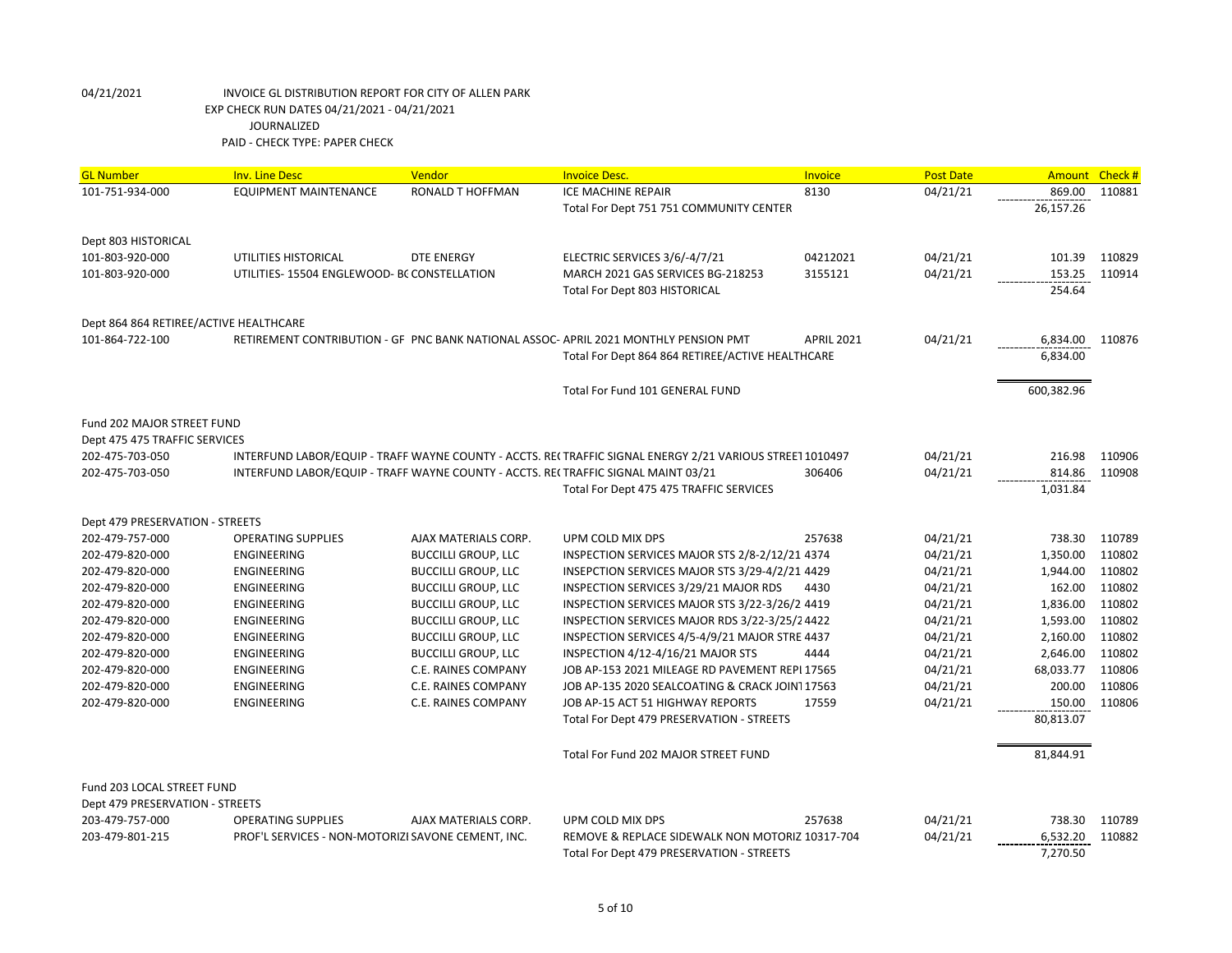| <b>GL Number</b>                 | <b>Inv. Line Desc</b>       | Vendor                         | <b>Invoice Desc.</b>                                                                                     | Invoice                      | <b>Post Date</b> |            | Amount Check # |
|----------------------------------|-----------------------------|--------------------------------|----------------------------------------------------------------------------------------------------------|------------------------------|------------------|------------|----------------|
|                                  |                             |                                | Total For Fund 203 LOCAL STREET FUND                                                                     |                              |                  | 7,270.50   |                |
| Fund 226 RUBBISH FUND            |                             |                                |                                                                                                          |                              |                  |            |                |
| Dept 450 450 RUBBISH             |                             |                                |                                                                                                          |                              |                  |            |                |
| 226-450-817-000                  | <b>WASTE DISPOSAL</b>       |                                | ADVANCED DISPOSAL SERVIC APRIL 2021 BULK WASTE SERVICES                                                  | V30002047998                 | 04/21/21         | 133,798.91 | 110788         |
| 226-450-819-000                  | <b>WASTE DISPOSAL</b>       |                                | ADVANCED DISPOSAL SERVIC DPS ROLL OFF EXCHANGES AT 16125 WHTE STF V30002060488                           |                              | 04/21/21         | 1,537.84   | 110788         |
| 226-450-819-000                  | <b>WASTE DISPOSAL</b>       | RIVERVIEW, CITY OF             | DEC 2020 WOOD CLEAN UP                                                                                   | 86373                        | 04/21/21         | 45.85      | 110879         |
| 226-450-819-000                  | <b>WASTE DISPOSAL</b>       | RIVERVIEW, CITY OF             | OCT 2020 DEMO                                                                                            | 86090                        | 04/21/21         | 58.00      | 110879         |
|                                  |                             |                                | Total For Dept 450 450 RUBBISH                                                                           |                              |                  | 135,440.60 |                |
|                                  |                             |                                | Total For Fund 226 RUBBISH FUND                                                                          |                              |                  | 135,440.60 |                |
| Fund 249 BUILDING FUND           |                             |                                |                                                                                                          |                              |                  |            |                |
| Dept 000                         |                             |                                |                                                                                                          |                              |                  |            |                |
| 249-000-607-000                  | FEES REVENUE \$50-\$7.50=   |                                | KEENAN 11-MICHELLE-ROBEF REFUND ON PERMIT #PB201129                                                      | <b>REFUND</b>                | 04/21/21         | 42.50      | 110859         |
|                                  |                             |                                | Total For Dept 000                                                                                       |                              |                  | 42.50      |                |
| Dept 371 371 BUILDING DEPARTMENT |                             |                                |                                                                                                          |                              |                  |            |                |
| 249-371-853-000                  | <b>TELEPHONE M BAKER</b>    | <b>VERIZON WIRELESS</b>        | CITY HALL PHONE SERVICES 3/2-4/1/21                                                                      | 9876621754                   | 04/21/21         | 178.01     | 110897         |
| 249-371-853-000                  | <b>TELEPHONE</b>            | <b>VERIZON WIRELESS</b>        | BLDG & ORDINANCE TABLETS 3/11-4/10/21 BIL 9877385486                                                     |                              | 04/21/21         | 226.26     | 110918         |
| 249-371-963-000                  | PROFESSIONAL SVCS           |                                | CARLISLE/WORTMAN ASSOC MARCH 2021 RETAINER FEE'S BLDG DEPT                                               | 2160248                      | 04/21/21         | 4,000.00   | 110804         |
|                                  |                             |                                | Total For Dept 371 371 BUILDING DEPARTMENT                                                               |                              |                  | 4,404.27   |                |
|                                  |                             |                                | Total For Fund 249 BUILDING FUND                                                                         |                              |                  | 4,446.77   |                |
| Fund 250 DDA OPERATING           |                             |                                |                                                                                                          |                              |                  |            |                |
| Dept 000                         |                             |                                |                                                                                                          |                              |                  |            |                |
| 250-000-722-000                  |                             |                                | RETIREMENT CONTRIBUTION - DC NATIONAL FINANCIAL SERVIC APRIL 2021 RETIREMENT MONTHLY CONTRIBU APRIL 2021 |                              | 04/21/21         | 530.99     | 110871         |
| 250-000-801-001                  | <b>LAWN SERVICES</b>        | <b>D&amp;B LANDSCAPING INC</b> | <b>ECORSE ROUND 1 PRE-EMERGENT</b>                                                                       | 208112                       | 04/21/21         | 189.00     | 110821         |
| 250-000-801-001                  | <b>LAWN SERVICES</b>        | STUART LEVE, INC               | REPLACE DEAD ROSES ECORSE RD                                                                             | 39354                        | 04/21/21         | 1,260.00   | 110891         |
| 250-000-801-001                  | <b>LAWN SERVICES</b>        | STUART LEVE, INC               | <b>ECORSE RD REFRESH</b>                                                                                 | 39353                        | 04/21/21         | 18,772.00  | 110891         |
| 250-000-801-001                  | <b>LAWN SERVICES</b>        | STUART LEVE, INC               | <b>SPRING MNT</b>                                                                                        | 39356                        | 04/21/21         | 27,735.00  | 110891         |
| 250-000-801-001                  | <b>LAWN SERVICES</b>        | STUART LEVE, INC               | EXTRA MULCH ALLEN RD BEDS                                                                                | 39355                        | 04/21/21         | 3,105.00   | 110891         |
| 250-000-801-001                  | <b>LAWN SERVICES</b>        | STUART LEVE, INC               | <b>QUANDT REFRESH</b>                                                                                    | 39351                        | 04/21/21         | 21,228.00  | 110891         |
| 250-000-920-000                  | <b>UTILITIES</b>            | <b>ALLEN PARK WATER</b>        | DDA OFFICE WATER SERVICES 12/1-3/1/21                                                                    | 010-AL065-43 APR 21 04/21/21 |                  | 66.10      | 110791         |
| 250-000-931-000                  | <b>BUILDING MAINTENANCE</b> |                                | JOHN'S LANDSCAPING & SNO DDA 2020-2021 SNOW REMOVAL CONTRACT 4 997                                       |                              | 04/21/21         | 4,592.50   | 110856         |
| 250-000-960-000                  | MARKETING/PROMOTIONS        | MCNAUGHTON, LEIGH              | REIMBURSEMENT FOR PMT TO HENK AUDIO VI REIMBURSEMENT                                                     |                              | 04/21/21         | 150.00     | 110865         |
| 250-000-960-000                  | MARKETING/PROMOTIONS        | <b>CONPOTO LLC</b>             | MONTHLY SUBSCRIPTION FOR DOWNTOWN D(2417                                                                 |                              | 04/21/21         | 149.00     | 110913         |
| 250-000-962-000                  | <b>MISCELLANEOUS</b>        |                                | CARLISLE/WORTMAN ASSOC MARCH 2021 TIF PLAN DDA OFFICE                                                    | 2160211                      | 04/21/21         | 1,300.00   | 110804         |
| 250-000-975-000                  | <b>DESIGN COMMITTEE</b>     | <b>KA DESIGNS</b>              | FACADE ASSISTANCE BROADCAST BOOTH                                                                        | 21009.1                      | 04/21/21         | 250.00     | 110858         |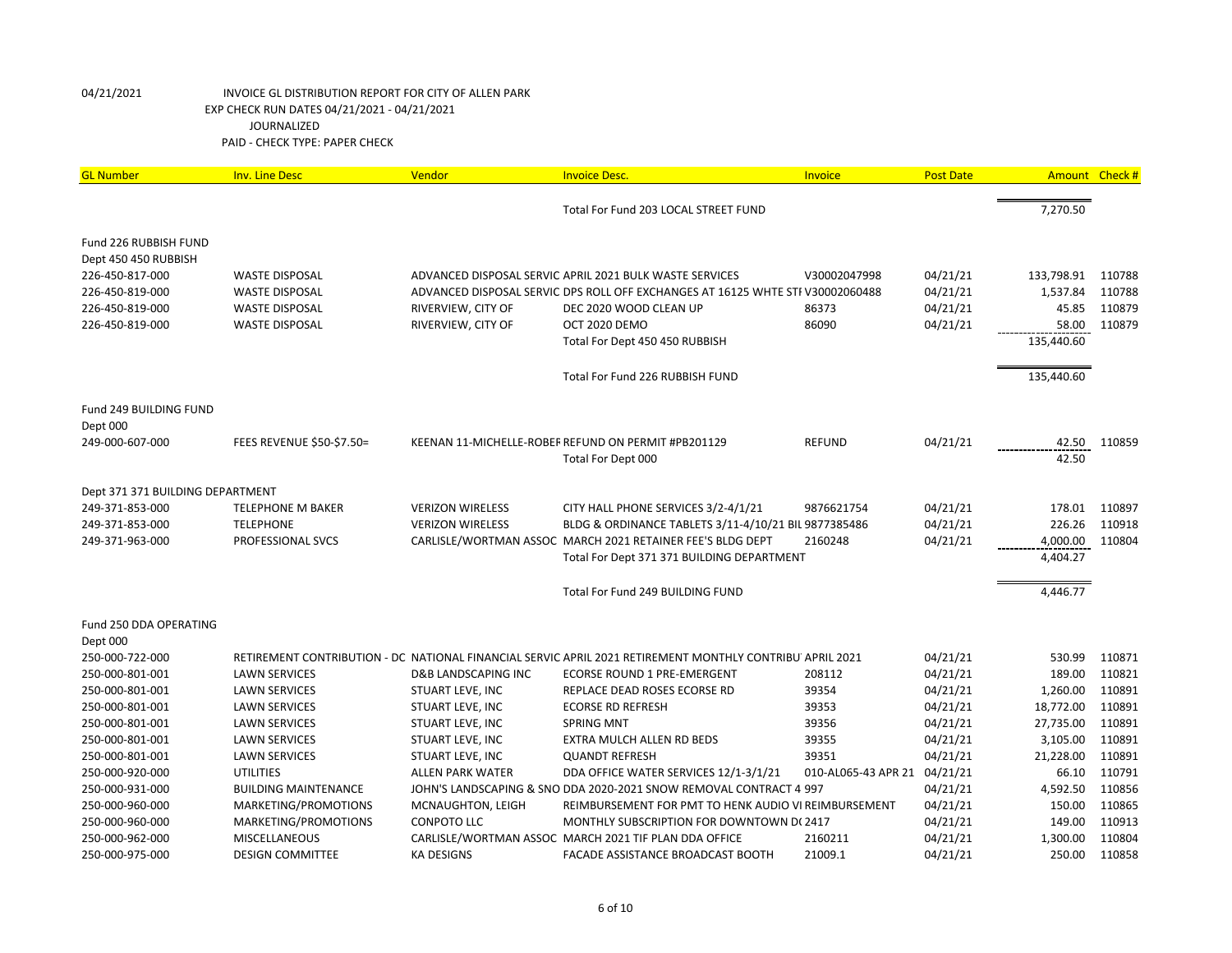| <b>GL Number</b>                 | <b>Inv. Line Desc</b>                          | Vendor                     | <b>Invoice Desc.</b>                                                                                  | Invoice    | <b>Post Date</b> | Amount Check # |        |
|----------------------------------|------------------------------------------------|----------------------------|-------------------------------------------------------------------------------------------------------|------------|------------------|----------------|--------|
| 250-000-975-000                  | <b>DESIGN COMMITTEE</b>                        | <b>KA DESIGNS</b>          | <b>FACADE ASSISTANCE LIBRARY</b>                                                                      | 21010.01   | 04/21/21         | 250.00         | 110858 |
|                                  |                                                |                            | Total For Dept 000                                                                                    |            |                  | 79,577.59      |        |
|                                  |                                                |                            |                                                                                                       |            |                  |                |        |
|                                  |                                                |                            | Total For Fund 250 DDA OPERATING                                                                      |            |                  | 79,577.59      |        |
| Fund 260 MI INDIGENT DEFENSE     |                                                |                            |                                                                                                       |            |                  |                |        |
| Dept 000                         |                                                |                            |                                                                                                       |            |                  |                |        |
| 260-000-339-000                  | <b>DEFERRED INFLOWS</b>                        | <b>24TH DISTRICT COURT</b> | MICHIGAN INDIGENT DEFENSE GRANT MONIES MI GRANT MONIES                                                |            | 04/21/21         | 36,905.32      | 110785 |
|                                  |                                                |                            | Total For Dept 000                                                                                    |            |                  | 36,905.32      |        |
|                                  |                                                |                            |                                                                                                       |            |                  |                |        |
|                                  |                                                |                            | Total For Fund 260 MI INDIGENT DEFENSE                                                                |            |                  | 36,905.32      |        |
|                                  |                                                |                            |                                                                                                       |            |                  |                |        |
| Fund 266 DRUG FORFEITURE - STATE |                                                |                            |                                                                                                       |            |                  |                |        |
| Dept 000                         |                                                |                            |                                                                                                       |            |                  |                |        |
| 266-000-657-000                  |                                                |                            | FORFEITED MONIES-STATE&LOCAI ALPHA PSYCHOLOGICAL SERV PSYCH ASSESSMENT & EVALUATION TWO POLI 04092021 |            | 04/21/21         | 1,450.00       | 110916 |
|                                  |                                                |                            | Total For Dept 000                                                                                    |            |                  | 1,450.00       |        |
|                                  |                                                |                            |                                                                                                       |            |                  |                |        |
|                                  |                                                |                            | Total For Fund 266 DRUG FORFEITURE - STATE                                                            |            |                  | 1,450.00       |        |
| Fund 271 LIBRARY                 |                                                |                            |                                                                                                       |            |                  |                |        |
| Dept 000                         |                                                |                            |                                                                                                       |            |                  |                |        |
| 271-000-728-000                  | <b>OFFICE SUPPLIES</b>                         | DEMCO. INC.                | MISC SUPPLIES FOR LIBRARY                                                                             | 6929801    | 04/21/21         | 305.84         | 110824 |
| 271-000-757-000                  | <b>OPERATING SUPPLIES</b>                      | MICHIGAN LIBRARY ASSOC     | MLA ORGANIZATIONAL MEMERSHIP                                                                          | 2021       | 04/21/21         | 774.97         | 110867 |
| 271-000-757-000                  | <b>OPERATING SUPPLIES</b>                      | THE LIBRARY NETWORK        | POLYCOM VVX-250 BUSINESS IP PHONES (8)                                                                | 67880A     | 04/21/21         | 1,273.84       | 110893 |
| 271-000-827-000                  | <b>LIBRARY SERVICES</b>                        | THE LIBRARY NETWORK        | <b>SUBSCRIPTION ORDERING &amp; INVOICING</b>                                                          | 67902      | 04/21/21         | 338.17         | 110893 |
| 271-000-827-000                  | <b>LIBRARY SERVICES</b>                        | THE LIBRARY NETWORK        | <b>BASIC FEE LIBRARY SERVICES</b>                                                                     | 67926      | 04/21/21         | 7,131.17       | 110893 |
| 271-000-828-000                  | <b>MATERIALS</b>                               | <b>BAKER &amp; TAYLOR</b>  | <b>MATERIALS FOR LIBRARY</b>                                                                          | 2035867846 | 04/21/21         | 110.43         | 110794 |
| 271-000-828-000                  | <b>MATERIALS</b>                               | <b>BAKER &amp; TAYLOR</b>  | <b>MATERIALS FOR LIBRARY</b>                                                                          | 2035856391 | 04/21/21         | 33.61          | 110794 |
| 271-000-828-000                  | <b>MATERIALS</b>                               | <b>BAKER &amp; TAYLOR</b>  | <b>MATERIALS FOR LIBRARY</b>                                                                          | 2035841390 | 04/21/21         | 56.20          | 110794 |
| 271-000-828-000                  | <b>MATERIALS</b>                               | THE LIBRARY NETWORK        | CHROME ENTERPRISE UPGRADE LISC                                                                        | 67881      | 04/21/21         | 133.00         | 110893 |
| 271-000-828-000                  | <b>MATERIALS</b>                               | THE LIBRARY NETWORK        | OVERDRIVE MAGAZINES 5/1-4/30/21                                                                       | 68008      | 04/21/21         | 1,061.84       | 110893 |
| 271-000-828-000                  | <b>MATERIALS</b>                               | THE LIBRARY NETWORK        | MICHIGAN GARDNER SUBSCRIPTION 3/21-2/22 67976                                                         |            | 04/21/21         | 665.00         | 110893 |
| 271-000-828-000                  | <b>MATERIALS</b>                               | <b>ZOOBEAN</b>             | PLUS UNITED DISTANCED SPECIAL 2020                                                                    | 18337      | 04/21/21         | 1,345.00       | 110912 |
| 271-000-920-000                  | UTILITIES 8100 ALLEN RD                        | <b>DTE ENERGY</b>          | ELECTRIC SERVICES 3/6/-4/7/21                                                                         | 04212021   | 04/21/21         | 1,215.73       | 110829 |
| 271-000-920-000                  | UTILITIES-8100 ALLEN RD- BG-218. CONSTELLATION |                            | MARCH 2021 GAS SERVICES BG-218250                                                                     | 3155119    | 04/21/21         | 233.32         | 110914 |
| 271-000-931-000                  | <b>BUILDING MAINTENANCE</b>                    |                            | COVERALL NORTH AMERICA APRIL 2021 COMM CLEANING SERVICES FOR LII 1340278399                           |            | 04/21/21         | 995.00         | 110820 |
|                                  |                                                |                            | Total For Dept 000                                                                                    |            |                  | 15,673.12      |        |
|                                  |                                                |                            |                                                                                                       |            |                  |                |        |
|                                  |                                                |                            | <b>Total For Fund 271 LIBRARY</b>                                                                     |            |                  | 15,673.12      |        |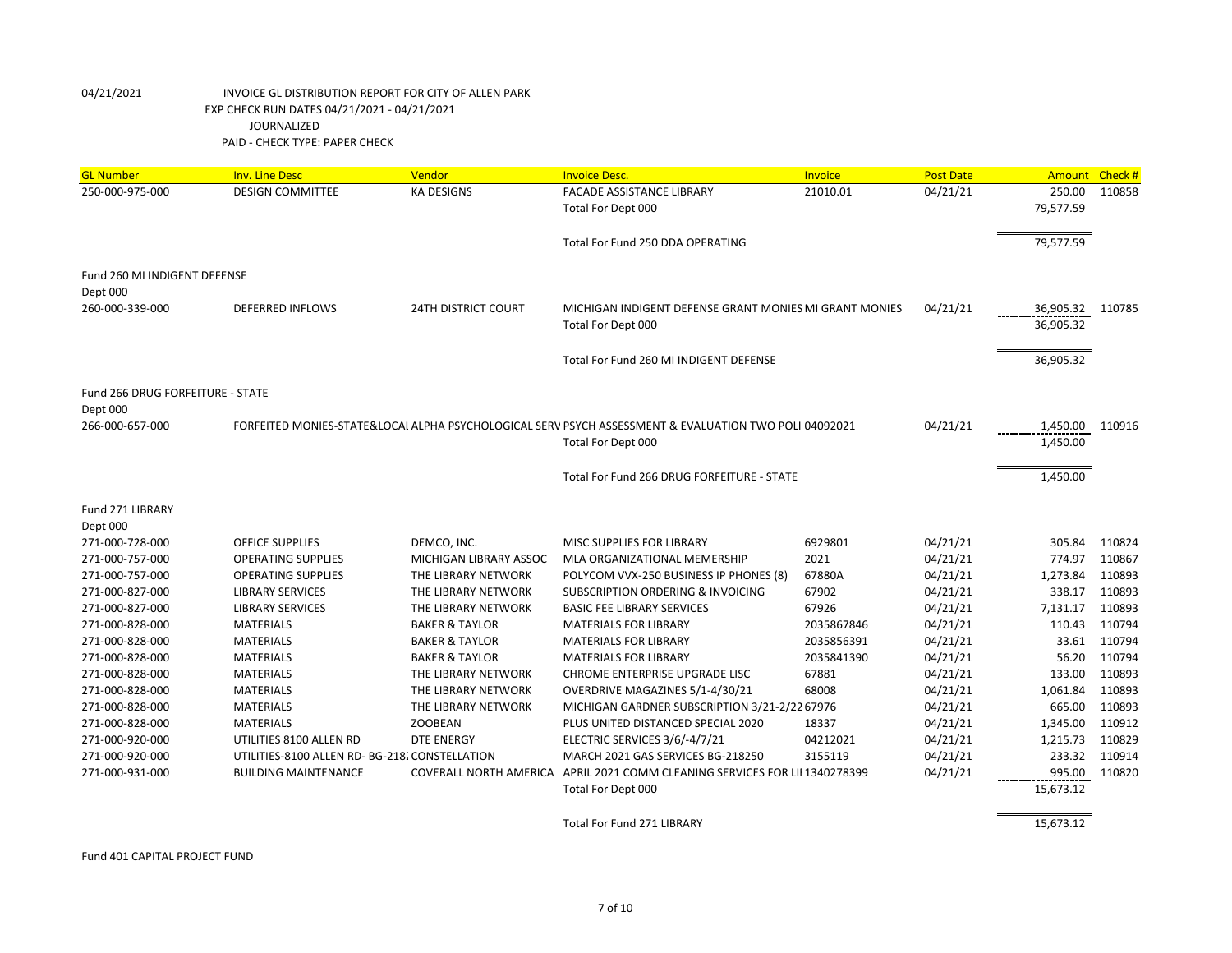| <b>GL Number</b>       | <b>Inv. Line Desc</b>                                        | Vendor                                       | <b>Invoice Desc.</b>                                                                         | Invoice         | <b>Post Date</b> |            | Amount Check # |
|------------------------|--------------------------------------------------------------|----------------------------------------------|----------------------------------------------------------------------------------------------|-----------------|------------------|------------|----------------|
| Dept 000               |                                                              |                                              |                                                                                              |                 |                  |            |                |
| 401-000-987-300        | CONST-DPS/WATER                                              | <b>SIDOCK GROUP INC</b>                      | MARCH 2021 ARCHITECT FEE'S FOR NEW DPS F 319622.B-6                                          |                 | 04/21/21         | 4,200.00   | 110887         |
|                        |                                                              |                                              | Total For Dept 000                                                                           |                 |                  | 4,200.00   |                |
|                        |                                                              |                                              | Total For Fund 401 CAPITAL PROJECT FUND                                                      |                 |                  | 4,200.00   |                |
| Fund 592 WATER & SEWER |                                                              |                                              |                                                                                              |                 |                  |            |                |
| Dept 600 WATER         |                                                              |                                              |                                                                                              |                 |                  |            |                |
| 592-600-745-400        | <b>METER MAINTENANCE</b>                                     | CORE & MAIN LP                               | <b>PARTS</b>                                                                                 | N939841         | 04/21/21         | 780.36     | 110817         |
| 592-600-745-400        | <b>METER MAINTENANCE</b>                                     | <b>CORE &amp; MAIN LP</b>                    | <b>PARTS</b>                                                                                 | 0029930         | 04/21/21         | 112.65     | 110817         |
| 592-600-745-400        | <b>METER MAINTENANCE</b>                                     | CORE & MAIN LP                               | <b>PARTS</b>                                                                                 | N974713         | 04/21/21         | 319.22     | 110817         |
| 592-600-873-000        | <b>MAIN MAINTENANCE</b>                                      | <b>BORE BROTHERS</b>                         | STREET LIGHT LEAD SERVICES BALFOUR, WHITE 1288                                               |                 | 04/21/21         | 5,000.00   | 110800         |
| 592-600-873-000        | <b>MAIN MAINTENANCE</b>                                      | <b>CORE &amp; MAIN LP</b>                    | <b>PARTS</b>                                                                                 | N998626         | 04/21/21         | 1,497.60   | 110817         |
| 592-600-873-000        | <b>MAIN MAINTENANCE</b>                                      | <b>CORE &amp; MAIN LP</b>                    | <b>PARTS</b>                                                                                 | N983041         | 04/21/21         | 50.98      | 110817         |
| 592-600-873-000        | <b>MAIN MAINTENANCE</b>                                      | <b>CORE &amp; MAIN LP</b>                    | <b>PARTS</b>                                                                                 | N998636         | 04/21/21         | 421.92     | 110817         |
| 592-600-873-000        | <b>MAIN MAINTENANCE</b>                                      | FREEPORT SUPPLY CO.                          | SUPPLIES WATER DEPT                                                                          | 25653           | 04/21/21         | 660.40     | 110842         |
| 592-600-873-000        | <b>MAIN MAINTENANCE</b>                                      | JOHN D. OSBORNE TRUCKING SUPPLIES WATER DEPT |                                                                                              | 94689           | 04/21/21         | 583.97     | 110857         |
| 592-600-926-050        | <b>WHOLESALE WATER</b>                                       |                                              | GREAT LAKES WATER AUTHO FEB 2021 WHOLESALE WATER USAGE                                       | FEBWHOLESALE    | 04/21/21         | 224,614.71 | 110825         |
| 592-600-978-004        | <b>CROSS CONNECTION PROGRAM</b>                              | HYDRO DESIGNS, INC.                          | MARCH 2021 CROSS CONN INSPECTION COMM 0061548-IN                                             |                 | 04/21/21         | 1,500.00   | 110853         |
| 592-600-978-004        | <b>CROSS CONNECTION PROGRAM</b>                              | HYDRO DESIGNS, INC.                          | MARCH 2021 CROSS CONNECTION INSPECTION 0061290-IN                                            |                 | 04/21/21         | 4,934.00   | 110853         |
| 592-600-985-000        | CAPITAL OUTLAY                                               | ETNA SUPPLY COMPANY                          | RESIDENTIAL WATER METER REPLACEMENT PR AP-127R #3                                            |                 | 04/21/21         | 613,610.00 | 110835         |
| 592-600-985-000        | CAPITAL OUTLAY                                               |                                              | GV CEMENT CONTRACTING C JOB AP-134 PMT #5 WATER MAIN REPLACEMEI JOB AP134 #5                 |                 | 04/21/21         | 131,555.88 | 110849         |
|                        |                                                              |                                              | Total For Dept 600 WATER                                                                     |                 |                  | 985,641.69 |                |
| Dept 601 601 SEWER     |                                                              |                                              |                                                                                              |                 |                  |            |                |
| 592-601-745-200        | <b>PAVEMENT REPAIRS</b>                                      | SAVONE CEMENT, INC.                          | <b>REMOVE &amp; REPLACE CITY SIDEWALKS</b>                                                   | 10317-705       | 04/21/21         | 30,363.20  | 110882         |
| 592-601-757-000        | <b>OPERATING SUPPLIES</b>                                    | <b>SMART BILL</b>                            | APRIL 2021 WATER BILLS & SUPPLIES                                                            | 49403-S         | 04/21/21         | 2,022.25   | 110889         |
| 592-601-822-000        | <b>TELEPHONE</b>                                             | <b>VERIZON WIRELESS</b>                      | BLDG & ORDINANCE TABLETS 3/11-4/10/21 BIL 9877385486                                         |                 | 04/21/21         | 629.99     | 110918         |
| 592-601-907-000        | WAYNE COUNTY DRAIN ASSESSME WAYNE COUNTY                     |                                              | 2021 ASSESSMENT ALLIANCE OF DOWNRIVER (306225                                                |                 | 04/21/21         | 9,519.25   | 110905         |
| 592-601-907-200        | WAYNE COUNTY - ECPAD                                         | <b>WAYNE COUNTY</b>                          | 2021 ASSESSMENT ALLIANCE OF DOWNRIVER (306225                                                |                 | 04/21/21         | 9,519.24   | 110905         |
| 592-601-907-300        | <b>EXCESS FLOW- WAYNE COUNTY</b>                             | <b>DUWA</b>                                  | APRIL 2021 FIXED EXCESS FLOW CHARGES                                                         | 0000301388      | 04/21/21         | 71,984.00  | 110833         |
| 592-601-908-000        | <b>IWC CHARGES- DETROIT</b>                                  |                                              | GREAT LAKES WATER AUTHO MARCH 2021 IWC CHARGES                                               | <b>MARCHIWC</b> | 04/21/21         | 1,596.63   | 110827         |
| 592-601-920-000        | UTILITIES 24060 OUTER DR                                     | <b>DTE ENERGY</b>                            | ELECTRIC SERVICES 3/6/-4/7/21                                                                | 04212021        | 04/21/21         | 5,453.65   | 110829         |
| 592-601-923-000        | PROFESSIONAL SERVICES                                        | <b>RITTER GIS INC</b>                        | MARCH 2021 AMS/GIS SUPPORT SERVICES                                                          | 2021-0035       | 04/21/21         | 2,900.00   | 110878         |
| 592-601-927-050        | SEWAGE DISPOSAL-GLWA                                         |                                              | <b>GREAT LAKES WATER AUTHO MARCH 2021 SEWAGE CHGS</b>                                        | MARSEWAGE       | 04/21/21         | 72,200.00  | 110826         |
| 592-601-939-100        | <b>VEHICLE MAINTENANCE</b>                                   |                                              | BAKER'S GAS & WELDING SUI MARCH 2021 CYLINDER SERVICES                                       | 09247360        | 04/21/21         | 27.57      | 110795         |
| 592-601-939-100        | <b>VEHICLE MAINTENANCE</b>                                   | THE SAFETY COMPANY LLC PARTS                 |                                                                                              | IN211210        | 04/21/21         | 469.41     | 110869         |
| 592-601-939-100        | <b>VEHICLE MAINTENANCE</b>                                   | THE W.W. WILLIAMS COMPA SUPPLIES             |                                                                                              | 5607340-00      | 04/21/21         | 519.00     | 110911         |
| 592-601-940-500        |                                                              |                                              | FAIRLANE/INDEPNCE MKT STATIOI SECURITY CENTRAL PROTECTI APRIL 2021 FAIRLANE GREEN MONITORING | 6503341         | 04/21/21         | 39.95      | 110883         |
| 592-601-940-500        | FAIRLANE/INDEPNCE MKT STATIOI WOLVERINE TRUCK SALES IN(PARTS |                                              |                                                                                              | 0208502-IN      | 04/21/21         | 875.85     | 110910         |
| 592-601-962-000        | <b>MISCELLANEOUS</b>                                         | <b>AQUASIGHT LLC</b>                         | ANNUAL SUBSCRIPTON RENEWAL 4/21-3/22                                                         | 000631          | 04/21/21         | 4,900.00   | 110792         |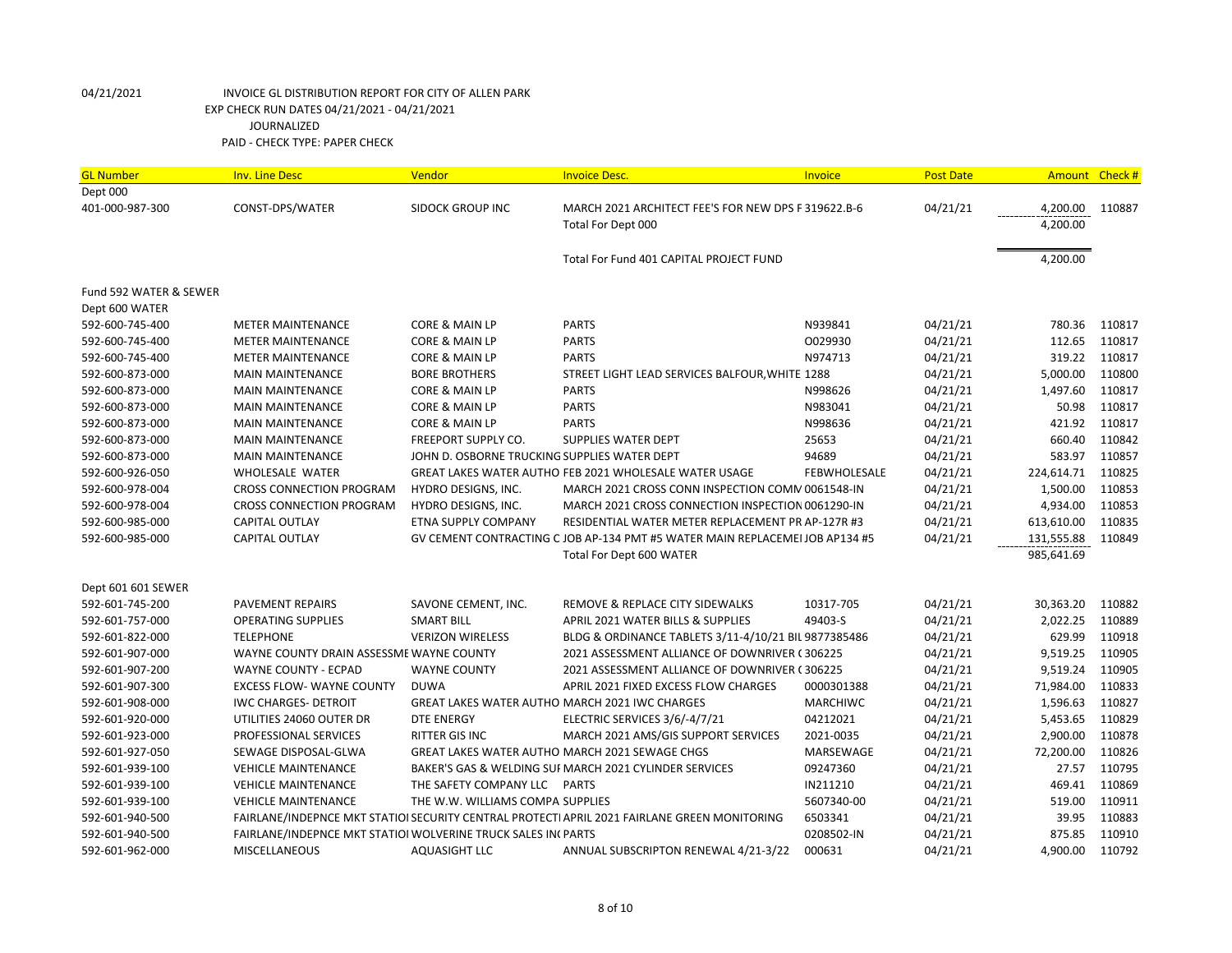| <b>GL Number</b>             | <b>Inv. Line Desc</b>                        | Vendor                             | <b>Invoice Desc.</b>                                                                | Invoice           | <b>Post Date</b> | <b>Amount</b> | Check# |
|------------------------------|----------------------------------------------|------------------------------------|-------------------------------------------------------------------------------------|-------------------|------------------|---------------|--------|
| 592-601-983-000              | <b>BACKUP GENERATORS</b>                     |                                    | WOLVERINE POWER SYSTEM: SVC JOB 0664899 SWITCH HINGES                               | 0209076-IN        | 04/21/21         | 831.96        | 110909 |
|                              |                                              |                                    | Total For Dept 601 601 SEWER                                                        |                   |                  | 213,851.95    |        |
| Dept 603 603 BASIN           |                                              |                                    |                                                                                     |                   |                  |               |        |
| 592-603-757-000              | <b>OPERATING SUPPLIES</b>                    | A & B LOCKSMITH                    | <b>SUPPLIES</b>                                                                     | 89876             | 04/21/21         | 25.95         | 110786 |
| 592-603-853-000              | <b>TELEPHONE M OLOUGHLIN</b>                 | <b>VERIZON WIRELESS</b>            | CITY HALL PHONE SERVICES 3/2-4/1/21                                                 | 9876621754        | 04/21/21         | 472.60        | 110897 |
| 592-603-853-000              | <b>TELEPHONE</b>                             | <b>VERIZON WIRELESS</b>            | PUMP STN SERVICES 3/11-4/10/21                                                      | 9877298919        | 04/21/21         | 253.60        | 110902 |
| 592-603-853-000              | <b>TELEPHONE</b>                             | <b>VERIZON WIRELESS</b>            | BLDG & ORDINANCE TABLETS 3/11-4/10/21 BIL 9877385486                                |                   | 04/21/21         | 629.99        | 110918 |
| 592-603-920-000              | UTILITIES 1840 DIX RD                        | <b>DTE ENERGY</b>                  | ELECTRIC SERVICES 3/6/-4/7/21                                                       | 04212021          | 04/21/21         | 5,314.53      | 110829 |
| 592-603-920-000              | UTILITIES-14500 MORAN APT#2-BI CONSTELLATION |                                    | MARCH 2021 GAS SERVICES BG-218251 CREDIT 3155120                                    |                   | 04/21/21         | 0.00          | 110914 |
| 592-603-920-000              | UTILITIES-14500 MORAN BG-2182! CONSTELLATION |                                    | MARCH 2021 GAS SERVICES BG-218252                                                   | 3155118           | 04/21/21         | 264.76        | 110914 |
| 592-603-930-000              | <b>SEWER MAINTENANCE</b>                     | LAWRENCE M. CLARKE, INC            | REMOVAL & REPLACEMENT OF 2 LAURENCE PL 2021-1010000                                 |                   | 04/21/21         | 7,110.00      | 110861 |
| 592-603-931-000              | <b>BUILDING MAINTENANCE</b>                  | LOWE'S                             | MARCH 2021 PURCHASES                                                                | <b>MARCH 2021</b> | 04/21/21         | 119.13        | 110862 |
| 592-603-934-000              | <b>EQUIPMENT MAINTENANCE</b>                 | D & L GARDEN CENTER, INC. SUPPLIES |                                                                                     | 14590             | 04/21/21         | 59.97         | 110822 |
|                              |                                              |                                    | Total For Dept 603 603 BASIN                                                        |                   |                  | 14,250.53     |        |
| Dept 604 ADMINISTRATION/DEBT |                                              |                                    |                                                                                     |                   |                  |               |        |
| 592-604-722-100              |                                              |                                    | RETIREMENT CONTRIBUTION - DB PNC BANK NATIONAL ASSOC-APRIL 2021 MONTHLY PENSION PMT | <b>APRIL 2021</b> | 04/21/21         | 14,794.00     | 110876 |
| 592-604-820-000              | <b>ENGINEERING</b>                           | C.E. RAINES COMPANY                | JOB AP-149 EPA RISK & RESILIENCE REPORT                                             | 17564             | 04/21/21         | 375.00        | 110806 |
| 592-604-820-000              | <b>ENGINEERING</b>                           | C.E. RAINES COMPANY                | JOB AP-154 2021 WATER MAIN REPLACEMENT 17566                                        |                   | 04/21/21         | 39,580.30     | 110806 |
| 592-604-820-000              | <b>ENGINEERING</b>                           | C.E. RAINES COMPANY                | JOB AP-163 SEWER CIPP LINING BID SPECIFICA117568                                    |                   | 04/21/21         | 1,208.00      | 110806 |
| 592-604-820-000              | ENGINEERING                                  | C.E. RAINES COMPANY                | JOB AP-156 WEATHER CONTROL STUDY SANITA 17567                                       |                   | 04/21/21         | 1,261.00      | 110806 |
| 592-604-820-000              | ENGINEERING                                  | C.E. RAINES COMPANY                | JOB AP-98 DPWYARD & BAKER COLLEGE PROGI 17561                                       |                   | 04/21/21         | 750.00        | 110806 |
| 592-604-820-000              | <b>ENGINEERING</b>                           | <b>C.E. RAINES COMPANY</b>         | JOB AP-17 NPDES MS4 PERMIT SERVICES                                                 | 17560             | 04/21/21         | 100.00        | 110806 |
| 592-604-820-000              | <b>ENGINEERING</b>                           | C.E. RAINES COMPANY                | JOB AP-123 LAURENCE ST LIFT STN REHABILITA 17562                                    |                   | 04/21/21         | 8,065.50      | 110806 |
|                              |                                              |                                    | Total For Dept 604 ADMINISTRATION/DEBT                                              |                   |                  | 66,133.80     |        |
|                              |                                              |                                    | Total For Fund 592 WATER & SEWER                                                    |                   |                  | 1,279,877.97  |        |
| Fund 701 TRUST AND AGENCY    |                                              |                                    |                                                                                     |                   |                  |               |        |
| Dept 000                     |                                              |                                    |                                                                                     |                   |                  |               |        |
| 701-000-242-000              | CITY FESTIVITIES ESCROW                      | BORBELY, KATELYN                   | REFUND JURY & BOOTH FEE #1991211                                                    | <b>REFUND</b>     | 04/21/21         | 205.00        | 110801 |
| 701-000-242-000              | CITY FESTIVITIES ESCROW                      | CARLING, DEB                       | REFUND BOOTH/JURY #2009853                                                          | REFUND            | 04/21/21         | 230.00        | 110803 |
| 701-000-242-000              | CITY FESTIVITIES ESCROW                      | C.M.P. DISTRIBUTORS, INC.          | ARMOUR DRESS VEST FOR POLICE OFFICERS                                               | 67144             | 04/21/21         | 7,950.00      | 110813 |
| 701-000-242-000              | CITY FESTIVITIES ESCROW                      | <b>ENTERPRISE UNIFORM CO</b>       | <b>VEST CARRIER FOR POLICE OFFICERS</b>                                             | 077400            | 04/21/21         | 887.60        | 110834 |
| 701-000-242-000              | CITY FESTIVITIES ESCROW                      | FOX, DEBORAH                       | REFUND ON BOOTH/JURY #1974192                                                       | REFUND            | 04/21/21         | 230.00        | 110841 |
| 701-000-242-000              | <b>CITY FESTIVITIES ESCROW</b>               | <b>GARAIN, GEORGIA</b>             | REFUND ON JURY FEE 2020 ST FAIR #2043639                                            | <b>REFUND</b>     | 04/21/21         | 30.00         | 110844 |
| 701-000-242-000              | <b>CITY FESTIVITIES ESCROW</b>               | INGRAM, BRUCE                      | REFUND BOOTH/JURY FEE #1956872                                                      | <b>REFUND</b>     | 04/21/21         | 205.00        | 110854 |
| 701-000-242-000              | CITY FESTIVITIES ESCROW                      | MCGILL, DAWN                       | REFUND JURY BOOTH FEE #1977676                                                      | REFUND            | 04/21/21         | 205.00        | 110864 |
| 701-000-242-000              | CITY FESTIVITIES ESCROW                      | MOHR, ANGIE                        | REFUND ON BOOTH/JURY #2029148                                                       | REFUND            | 04/21/21         | 205.00        | 110868 |
| 701-000-242-000              | CITY FESTIVITIES ESCROW                      | PARKER, JOAN                       | REFUND BOOTH/JURY FEE #1994307                                                      | REFUND            | 04/21/21         | 205.00        | 110874 |